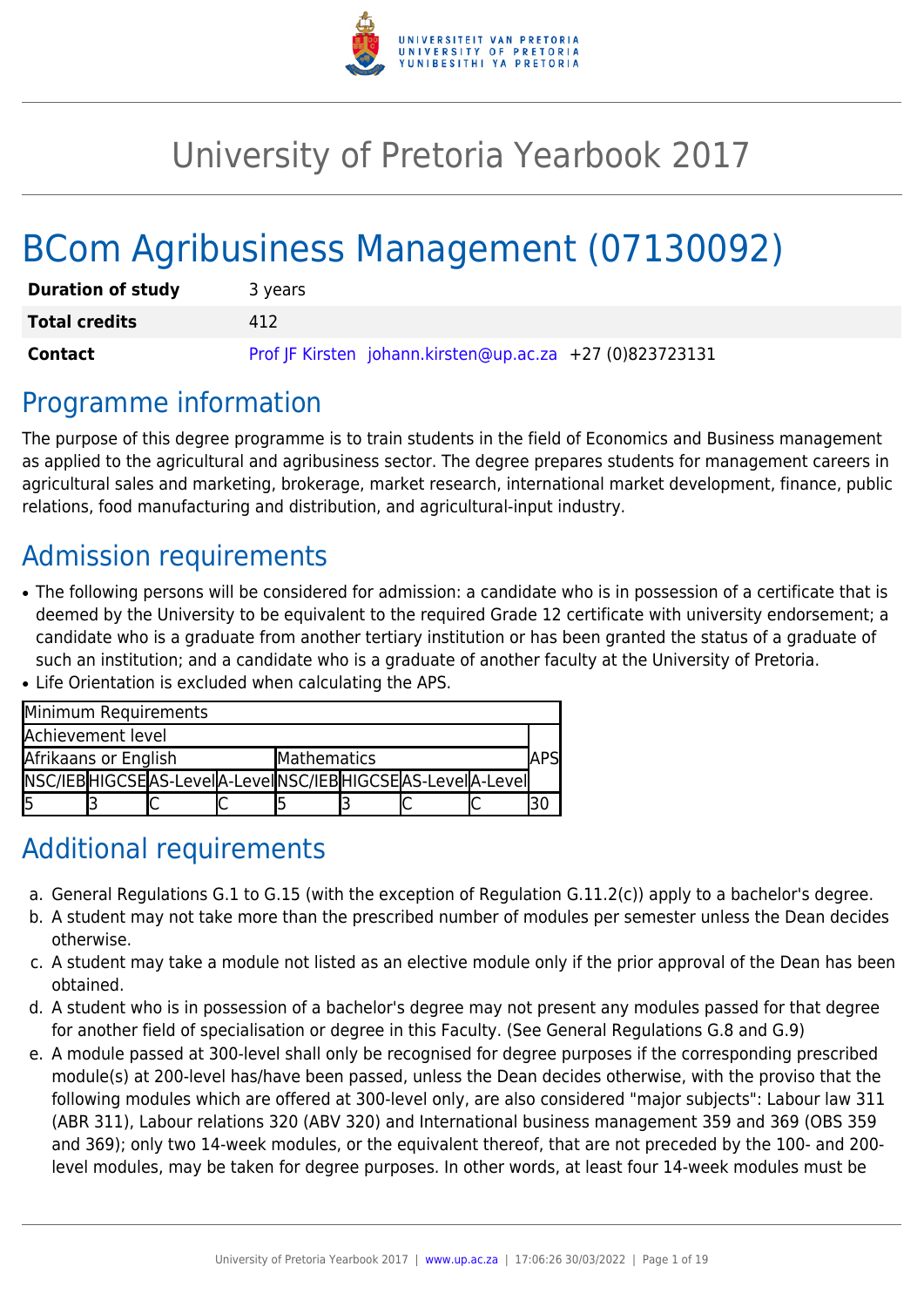

taken at 300-level that are preceded by the 100- and 200-level, except for modules offered on 200- and 300 level only.

- f. A module already passed may only be repeated with the approval of the Dean.
- g. A module passed may not be taken into account for more than one degree or field of specialisation.
- h. It remains the student's responsibility to ascertain, prior to registration, whether all the modules he/she intends taking can be accommodated in the class, test and examination timetables.
- i. The Faculty of Economic and Management Sciences supports an outcomes-based education system and places a high premium on the development of specific academic competences. Class attendance in all modules and for the full duration of all programmes is therefore compulsory for all students.
- j. The Dean has the right of authorisation regarding matters not provided for in the General Regulations or the Faculty Regulations.

## Other programme-specific information

## **Note: See the alphabetical list of modules for the prerequisites for all modules.**

# FRK 122 is a terminating module. Candidates will not be able to continue with Financial accounting in the second or third year.

#### **Specialisation modules:** LEK 310, 320, 410.

#### **"Major subject"**

To be considered a "major subject" the equivalent of four 14-week modules, including two at 300-level, must be passed provided that:

- the following modules which are offered at 300-level only, are also considered "major subjects": Labour law 311 (ABR 311), Labour relations 320 (ABV 320), and International business management 359 and 369 (OBS 359 and 369);
- only two 14-week modules, or the equivalent thereof, that are not preceded by the 100- and 200-level modules, may be taken for degree purposes. In other words, at least four 14-week modules must be taken at 300-level that are preceded by the 100- and 200-level, except for modules offered on 200- and 300-level only.

## Promotion to next study year

According to General Regulation G.3 students have to comply with certain requirements as set by the Faculty Board.

- a. A student must pass at least 4 core semester or 2 core year modules to be admitted to the subsequent year of study.
- b. If a student has passed less than the required minimum of 4 core semester or 2 core year modules, he/she will not be readmitted to the Faculty of Economic and Management Sciences. Such a student may apply in writing to the Faculty's Admissions Committee to be readmitted conditionally – with the proviso that the Admissions Committee may set further conditions with regards to the student's academic progress. The Faculty's Admissions Committee may deny a student's application for readmission.
- c. If a student has been readmitted conditionally, his/her academic progress will be monitored after the first semester examinations to determine whether he/she has complied with the requirements set by the Admissions Committee. If not, his/her studies will be suspended.
- d. A student whose studies have been suspended because of his/her poor academic performance has the right to appeal against the decision of the Faculty's Admissions Committee.
- e. A student may be refused promotion to a subsequent year of study if the prescribed tuition fees are not paid.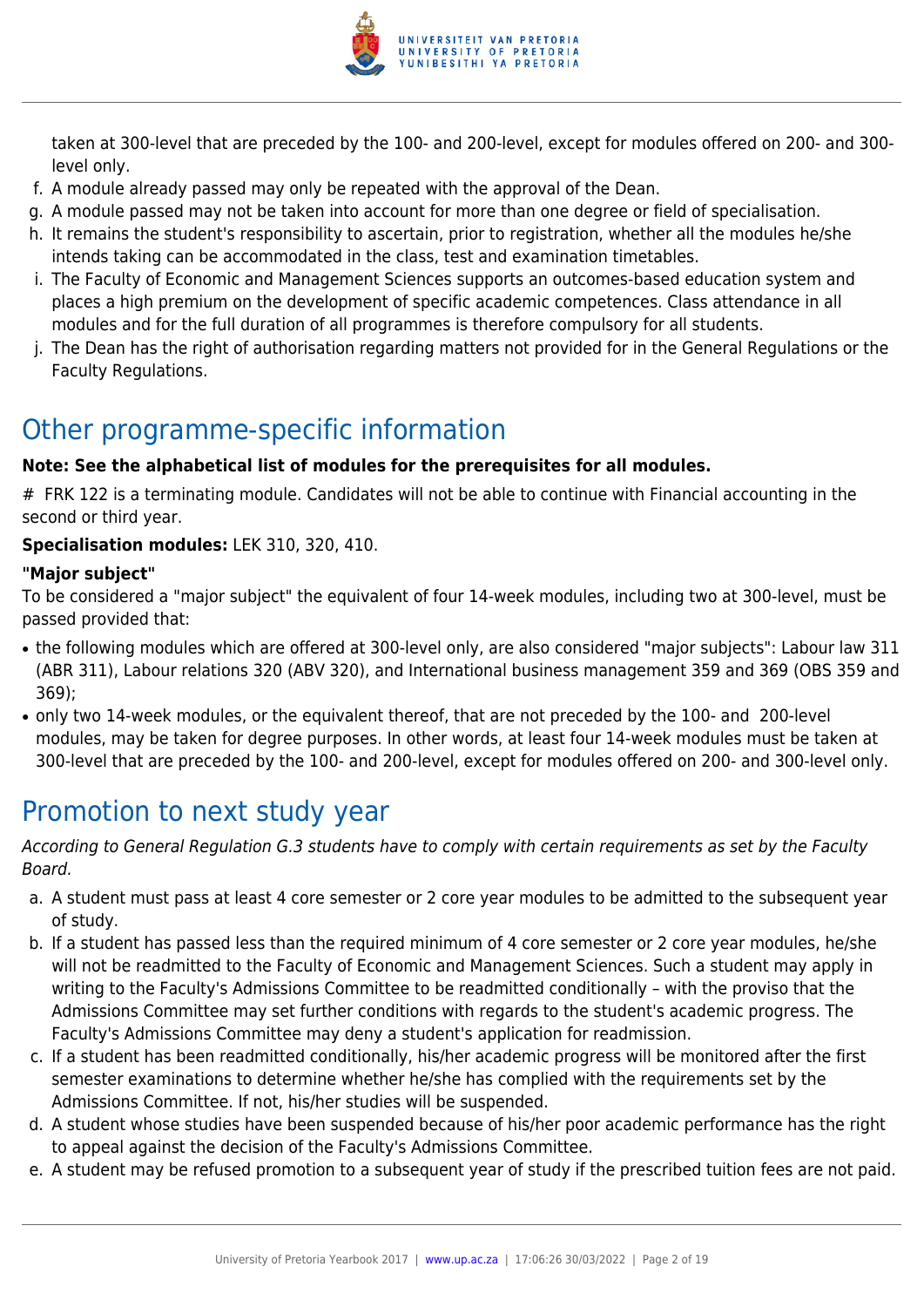

f. A student may be refused admission to the examination, or promotion to a subsequent year of study or promotion in a module (if applicable) if he/ she fails to fulfil the attendance requirements. Class attendance in all modules and for the full duration of all programmes is compulsory for all students.

## Pass with distinction

- a. A degree may be awarded with distinction provided the candidate meets the following criteria:
- i. Completes the degree within three years;
- ii. Obtains a Cumulative Grade Point Average CGPA) of 75%;
- iii. Repeated passed modules will not be considered. The initial pass mark of module will be used when calculating the GPA.
- b. Transferees from other faculties and from other universities who still complete their bachelor degrees (including credits transferred and recognised from the degrees they registered for originally) within three years will be considered as exceptional cases by the Dean.
- c. The GPA will be not be rounded up to a whole number.
- d. Exceptional cases will be considered by the Dean.

## General information

#### **Minimum requirements for bachelor's degrees; semester and year modules; new regulations**

- 1. Students who commenced their studies before 2015 must complete the programme in terms of the curriculum of the year in which they commenced their studies, or in terms of the curriculum of the year in which they switched to their current field of specialisation. Students who prefer to do so may, however, apply to change over to the latest curriculum, but then they should comply with all the requirements thereof and they may not revert to the regulations of an earlier year.
- 2. Students who are registering for a degree programme for the first time in 2015 must take the modules indicated under the particular field of specialisation.

**Please note**: Only two 14-week modules, or the equivalent thereof, that are not preceded by the 100- and 200 level modules, may be taken for degree purposes. In other words, at least four 14-week modules must be taken at 300-level that are preceded by the 100- and 200-level, except for modules offered on 200- and 300-level only. It is thus the responsibility of students to ensure before registration, that their curricula comply with all the requirements of the applicable regulations.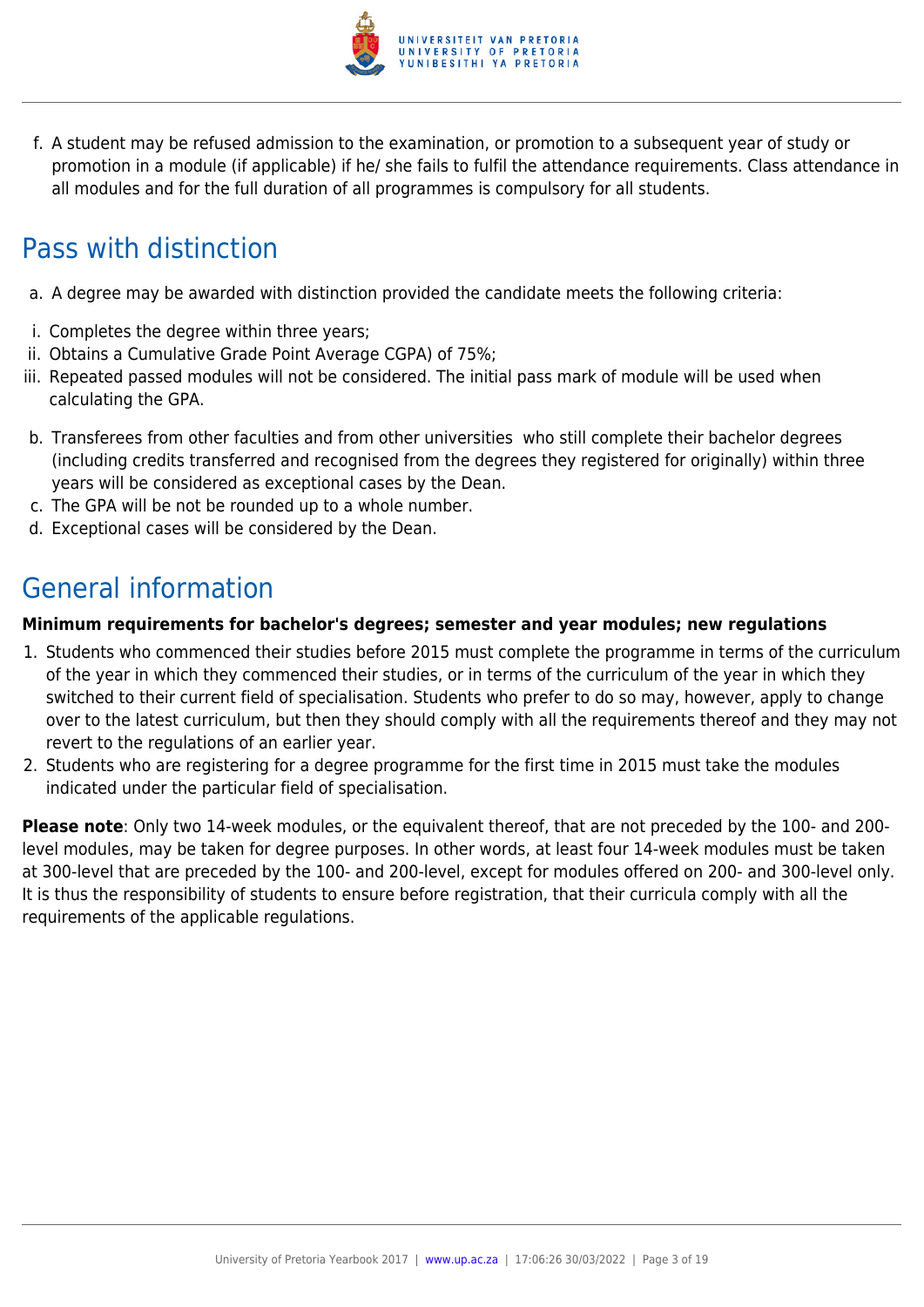

## Curriculum: Year 1

**Minimum credits: 110**

## **Fundamental modules**

#### **Academic information management 101 (AIM 101)**

| <b>Module credits</b>         | 6.00                                                                                                                                                                                                                                                                                                                                                     |
|-------------------------------|----------------------------------------------------------------------------------------------------------------------------------------------------------------------------------------------------------------------------------------------------------------------------------------------------------------------------------------------------------|
| Service modules               | Faculty of Engineering, Built Environment and Information Technology<br><b>Faculty of Education</b><br>Faculty of Economic and Management Sciences<br><b>Faculty of Humanities</b><br>Faculty of Law<br><b>Faculty of Health Sciences</b><br>Faculty of Natural and Agricultural Sciences<br>Faculty of Theology<br><b>Faculty of Veterinary Science</b> |
| <b>Prerequisites</b>          | No prerequisites.                                                                                                                                                                                                                                                                                                                                        |
| <b>Contact time</b>           | 2 lectures per week                                                                                                                                                                                                                                                                                                                                      |
| Language of tuition           | Separate classes for Afrikaans and English                                                                                                                                                                                                                                                                                                               |
| <b>Academic organisation</b>  | <b>Information Science</b>                                                                                                                                                                                                                                                                                                                               |
| <b>Period of presentation</b> | Semester 1                                                                                                                                                                                                                                                                                                                                               |

#### **Module content**

Find, evaluate, process, manage and present information resources for academic purposes using appropriate technology. Apply effective search strategies in different technological environments. Demonstrate the ethical and fair use of information resources. Integrate 21st-century communications into the management of academic information.

## **Academic literacy for Economic and Management Sciences 124 (ALL 124)**

| <b>Module credits</b>         | 6.00                                               |
|-------------------------------|----------------------------------------------------|
| <b>Service modules</b>        | <b>Faculty of Economic and Management Sciences</b> |
| <b>Prerequisites</b>          | No prerequisites.                                  |
| <b>Contact time</b>           | 2 lectures per week                                |
| <b>Language of tuition</b>    | Module is presented in English                     |
| <b>Academic organisation</b>  | Unit for Academic Literacy                         |
| <b>Period of presentation</b> | Semester 1 and Semester 2                          |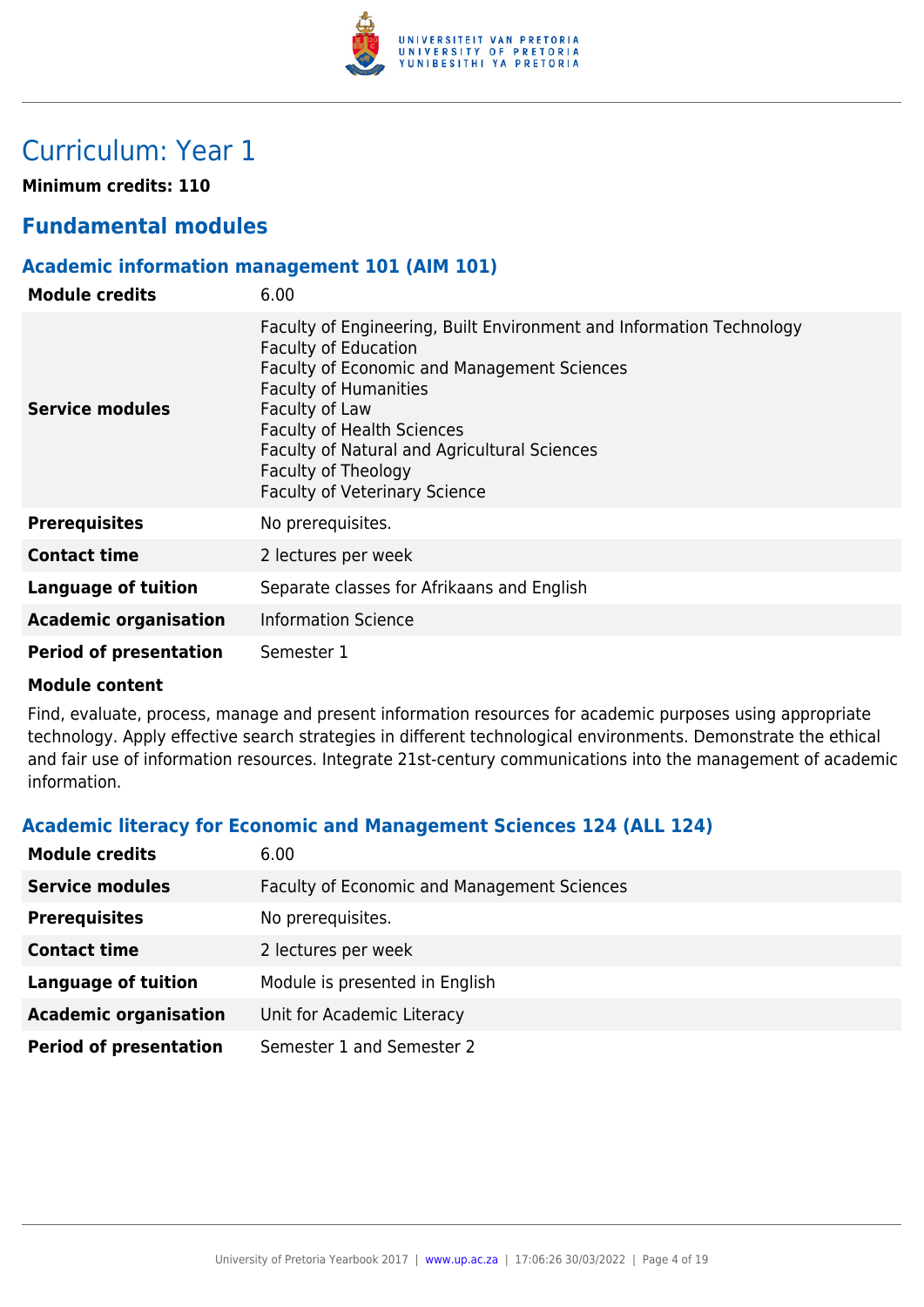

This module intends to equip students with the competence in reading and writing required in the four high impact modules: Business Management, Financial Accounting, Statistics and Economics. Students will also be equipped to interpret and draw figures and graphs and to do computations and manage relevant formulas. During Semester 1 students engage with the online computer program MyFoundationsLab individually in a flexible learning environment, and during Semester 2 they attend the scheduled contact sessions and do the coursework. This module is offered by the Faculty of Humanities.

## **Academic orientation 107 (UPO 107)**

| <b>Module credits</b>         | 0.00                                       |
|-------------------------------|--------------------------------------------|
| Language of tuition           | Afrikaans and English is used in one class |
| <b>Academic organisation</b>  | <b>EMS Dean's Office</b>                   |
| <b>Period of presentation</b> | Year                                       |

## **Core modules**

#### **Marketing Management 120 (BEM 120)**

| <b>Module credits</b>         | 10.00                                                                |
|-------------------------------|----------------------------------------------------------------------|
| <b>Service modules</b>        | Faculty of Engineering, Built Environment and Information Technology |
| <b>Prerequisites</b>          | <b>BEM 110</b>                                                       |
| <b>Contact time</b>           | 3 lectures per week                                                  |
| <b>Language of tuition</b>    | Separate classes for Afrikaans and English                           |
| <b>Academic organisation</b>  | Marketing Management                                                 |
| <b>Period of presentation</b> | Semester 2                                                           |

#### **Module content**

This module provides an overview of the fundamentals of marketing by considering the exchange process, customer value, marketing research and the development of a marketing plan. It also addresses the marketing mix elements with specific focus on the seven service marketing elements namely the service product, physical evidence, people, process, distribution, pricing and integrated marketing communication.

## **Economics 110 (EKN 110)**

| <b>Module credits</b>  | 10.00                                                                                                                                                                               |
|------------------------|-------------------------------------------------------------------------------------------------------------------------------------------------------------------------------------|
| <b>Service modules</b> | Faculty of Engineering, Built Environment and Information Technology<br><b>Faculty of Education</b><br><b>Faculty of Humanities</b><br>Faculty of Natural and Agricultural Sciences |
| <b>Prerequisites</b>   | No prerequisites.                                                                                                                                                                   |
| <b>Contact time</b>    | 1 discussion class per week, 2 lectures per week                                                                                                                                    |
|                        |                                                                                                                                                                                     |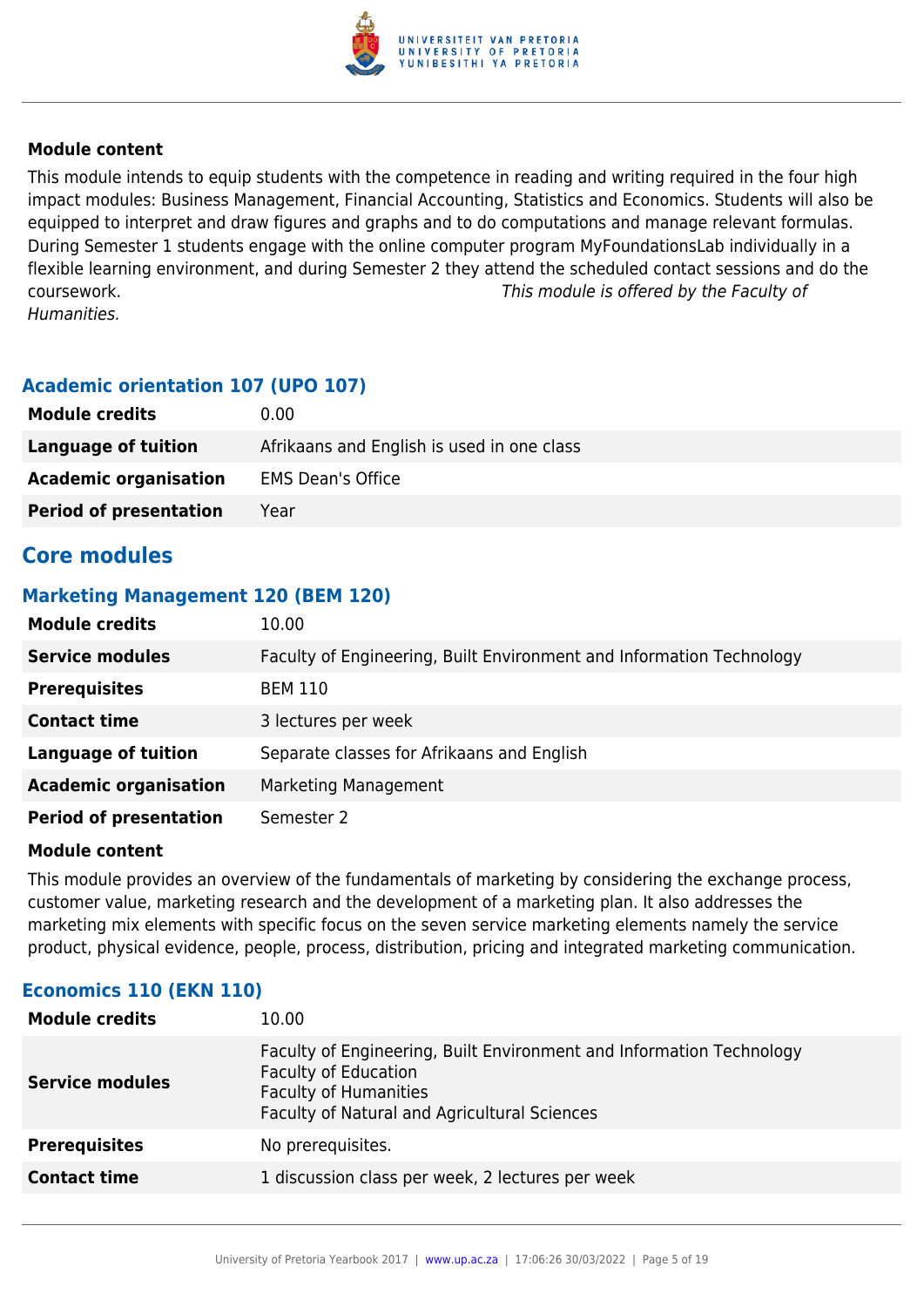

| <b>Language of tuition</b>    | Separate classes for Afrikaans and English |
|-------------------------------|--------------------------------------------|
| <b>Academic organisation</b>  | Economics                                  |
| <b>Period of presentation</b> | Semester 1                                 |

This module deals with the core principles of economics. A distinction between macroeconomics and microeconomics is made. A discussion of the market system and circular flow of goods, services and money is followed by a section dealing with microeconomic principles, including demand and supply analysis, consumer behaviour and utility maximisation, production and the costs thereof, and the different market models and firm behaviour. Labour market institutions and issues, wage determination, as well as income inequality and poverty are also addressed. A section of money, banking, interest rates and monetary policy concludes the course.

#### **Economics 120 (EKN 120)**

| <b>Module credits</b>         | 10.00                                                                                                                                                                                      |
|-------------------------------|--------------------------------------------------------------------------------------------------------------------------------------------------------------------------------------------|
| <b>Service modules</b>        | Faculty of Engineering, Built Environment and Information Technology<br><b>Faculty of Education</b><br><b>Faculty of Humanities</b><br><b>Faculty of Natural and Agricultural Sciences</b> |
| <b>Prerequisites</b>          | EKN 110 GS or EKN 113 GS and at least 4 (50-59%) in Mathematics in the Grade<br>12 examination or 60% in STK 113 and concurrently registered for STK 123                                   |
| <b>Contact time</b>           | 2 lectures per week, 1 discussion class per week                                                                                                                                           |
| <b>Language of tuition</b>    | Separate classes for Afrikaans and English                                                                                                                                                 |
| <b>Academic organisation</b>  | Economics                                                                                                                                                                                  |
| <b>Period of presentation</b> | Semester 2                                                                                                                                                                                 |

#### **Module content**

This module deals with the core principles of economics, especially macroeconomic measurement the private and public sectors of the South African economy receive attention, while basic macroeconomic relationships and the measurement of domestic output and national income are discussed. Aggregate demand and supply analysis stands core to this course which is also used to introduce students to the analysis of economic growth, unemployment and inflation. The microeconomics of government is addressed in a separate section, followed by a section on international economics, focusing on international trade, exchange rates and the balance of payments. The economics of developing countries and South Africa in the global economy conclude the course.

## **Financial accounting 111 (FRK 111)**

| 10.00                                                                                                                                                                 |
|-----------------------------------------------------------------------------------------------------------------------------------------------------------------------|
| Faculty of Engineering, Built Environment and Information Technology<br><b>Faculty of Education</b><br>Faculty of Law<br>Faculty of Natural and Agricultural Sciences |
| No prerequisites.                                                                                                                                                     |
| 4 lectures per week                                                                                                                                                   |
|                                                                                                                                                                       |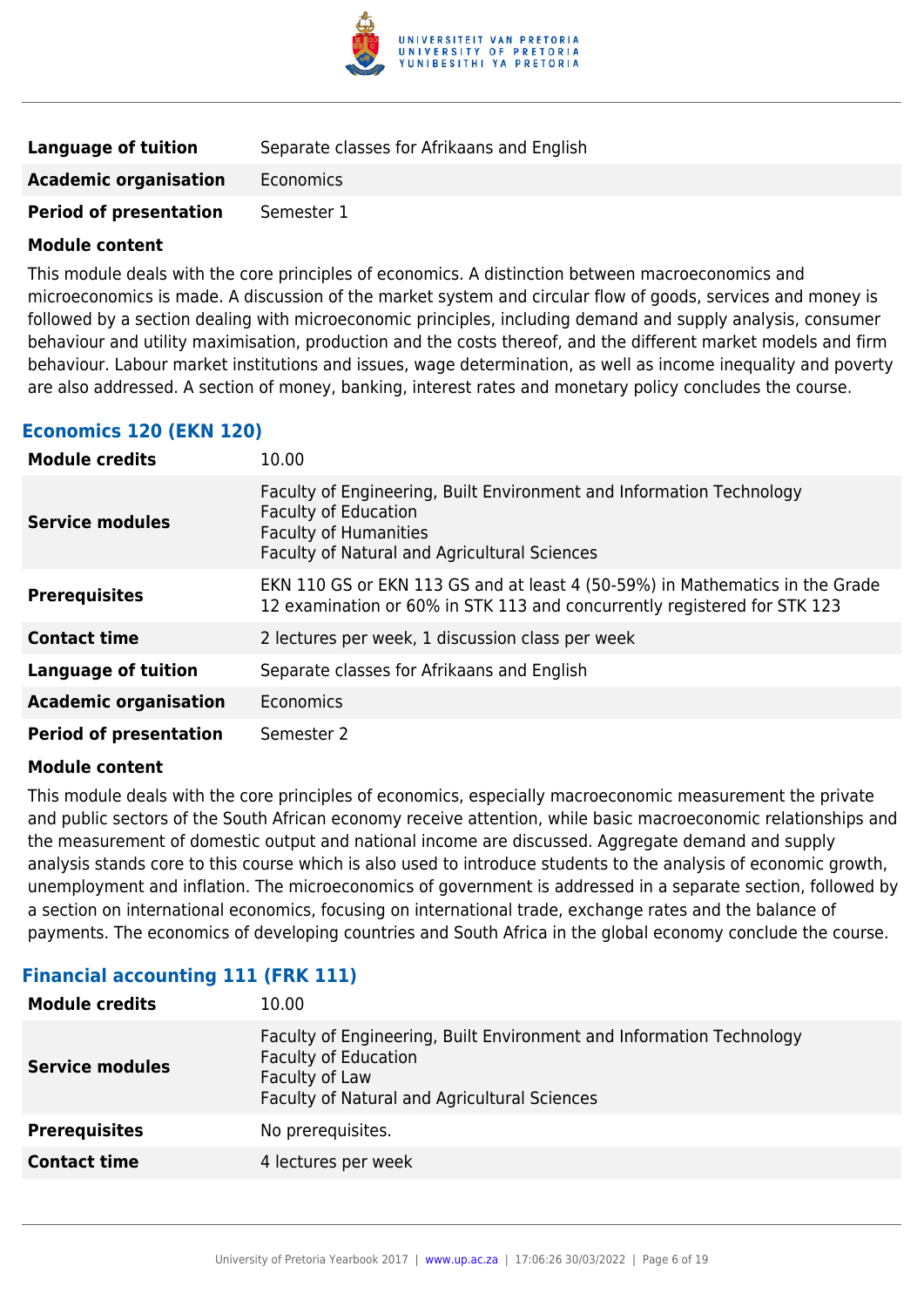

| Language of tuition           | Separate classes for Afrikaans and English |
|-------------------------------|--------------------------------------------|
| <b>Academic organisation</b>  | Accounting                                 |
| <b>Period of presentation</b> | Semester 1                                 |

The nature and function of accounting; the development of accounting; financial position; financial result; the recording process; processing of accounting data; treatment of VAT; elementary income statement and balance sheet; flow of documents; accounting systems; introduction to internal control and internal control measures; bank reconciliations; control accounts; adjustments; financial statements of a sole proprietorship; the accounting framework.

#### **Business management 114 (OBS 114)**

| <b>Module credits</b>         | 10.00                                                                                                                                                                               |  |
|-------------------------------|-------------------------------------------------------------------------------------------------------------------------------------------------------------------------------------|--|
| <b>Service modules</b>        | Faculty of Engineering, Built Environment and Information Technology<br><b>Faculty of Education</b><br><b>Faculty of Humanities</b><br>Faculty of Natural and Agricultural Sciences |  |
| <b>Prerequisites</b>          | May not be included in the same curriculum as OBS 155                                                                                                                               |  |
| <b>Contact time</b>           | 3 lectures per week                                                                                                                                                                 |  |
| <b>Language of tuition</b>    | Separate classes for Afrikaans and English                                                                                                                                          |  |
| <b>Academic organisation</b>  | <b>Business Management</b>                                                                                                                                                          |  |
| <b>Period of presentation</b> | Semester 1                                                                                                                                                                          |  |

#### **Module content**

Introduction to business management as a science; the environment in which the enterprise operates; the field of business, the mission and goals of an enterprise; management and entrepreneurship. Responsible leadership and the role of a business in society. The choice of a form of enterprise; the choice of products and/or services; profit and cost planning for different sizes of operating units; the choice of location; the nature of production processes and the layout of the plant or operating unit.

Introduction to and overview of general management, especially regarding the five management tasks: strategic management; contemporary developments and management issues; financial management; marketing and public relations. Introduction to and overview of the value chain model; management of the input; management of the purchasing function; management of the transformation process with specific reference to production and operations management; human resources management and information management; corporate governance and black economic empowerment (BEE).

#### **Business management 124 (OBS 124)**

| <b>Module credits</b>  | 10.00                                                                                                                                                                               |
|------------------------|-------------------------------------------------------------------------------------------------------------------------------------------------------------------------------------|
| <b>Service modules</b> | Faculty of Engineering, Built Environment and Information Technology<br><b>Faculty of Education</b><br><b>Faculty of Humanities</b><br>Faculty of Natural and Agricultural Sciences |
| <b>Prerequisites</b>   | Admission to the examination in OBS 114                                                                                                                                             |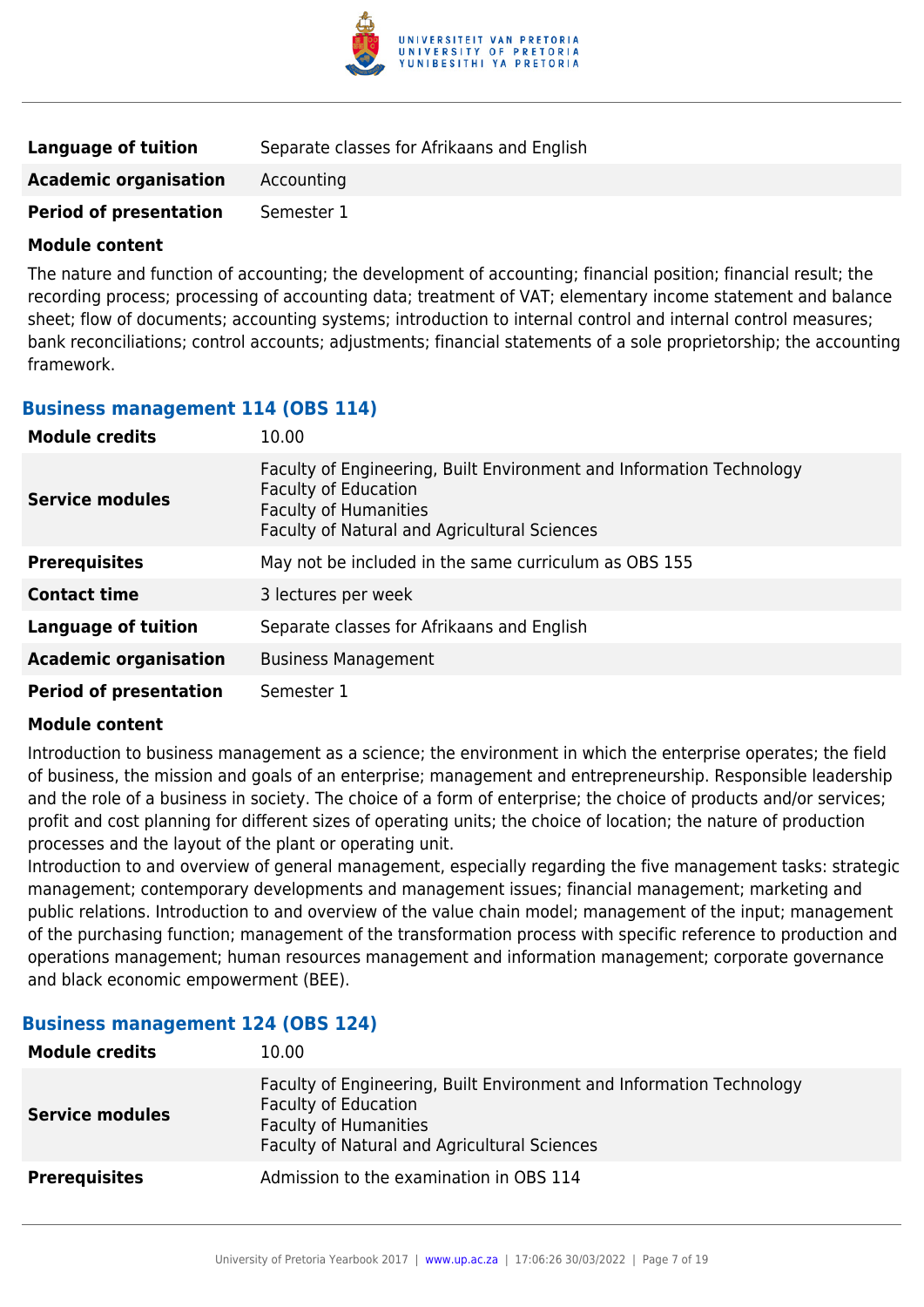

| <b>Contact time</b>           | 3 lectures per week                        |
|-------------------------------|--------------------------------------------|
| Language of tuition           | Separate classes for Afrikaans and English |
| <b>Academic organisation</b>  | <b>Business Management</b>                 |
| <b>Period of presentation</b> | Semester 2                                 |

The nature and development of entrepreneurship; the individual entrepreneur and characteristics of South African entrepreneurs. Creativity and innovation, opportunity finding and exploitation. The business plan and resource requirements are explored. Getting started (business start up). Exploring different routes to entrepreneurship: entering a family business, buying a franchise, home-based business and the business buyout. This semester also covers how entrepreneurs can network and find support in their environments. Case studies of successful entrepreneurs - also South African entrepreneurs - are studied.

## **Statistics 110 (STK 110)**

| <b>Module credits</b>         | 13.00                                                                                                                                                                               |
|-------------------------------|-------------------------------------------------------------------------------------------------------------------------------------------------------------------------------------|
| <b>Service modules</b>        | Faculty of Engineering, Built Environment and Information Technology<br><b>Faculty of Education</b><br><b>Faculty of Humanities</b><br>Faculty of Natural and Agricultural Sciences |
| <b>Prerequisites</b>          | At least 5 (60-69%) in Mathematics in the Grade 12 examination. Candidates who<br>do not qualify for STK 110 must register for STK 113 and STK 123                                  |
| <b>Contact time</b>           | 1 tutorial per week, 1 practical per week, 3 lectures per week                                                                                                                      |
| <b>Language of tuition</b>    | Separate classes for Afrikaans and English                                                                                                                                          |
| <b>Academic organisation</b>  | <b>Statistics</b>                                                                                                                                                                   |
| <b>Period of presentation</b> | Semester 1                                                                                                                                                                          |

#### **Module content**

Descriptive statistics:

Sampling and the collection of data; frequency distributions and graphical representations. Descriptive measures of location and dispersion.

Probability and inference:

Introductory probability theory and theoretical distributions. Sampling distributions. Estimation theory and hypothesis testing of sampling averages and proportions (one and two-sample cases). Identification, use, evaluation and interpretation of statistical computer packages and statistical techniques.

## **Statistics 120 (STK 120)**

| <b>Module credits</b>  | 13.00                                                                                                                                                                                      |
|------------------------|--------------------------------------------------------------------------------------------------------------------------------------------------------------------------------------------|
| <b>Service modules</b> | Faculty of Engineering, Built Environment and Information Technology<br><b>Faculty of Education</b><br><b>Faculty of Humanities</b><br><b>Faculty of Natural and Agricultural Sciences</b> |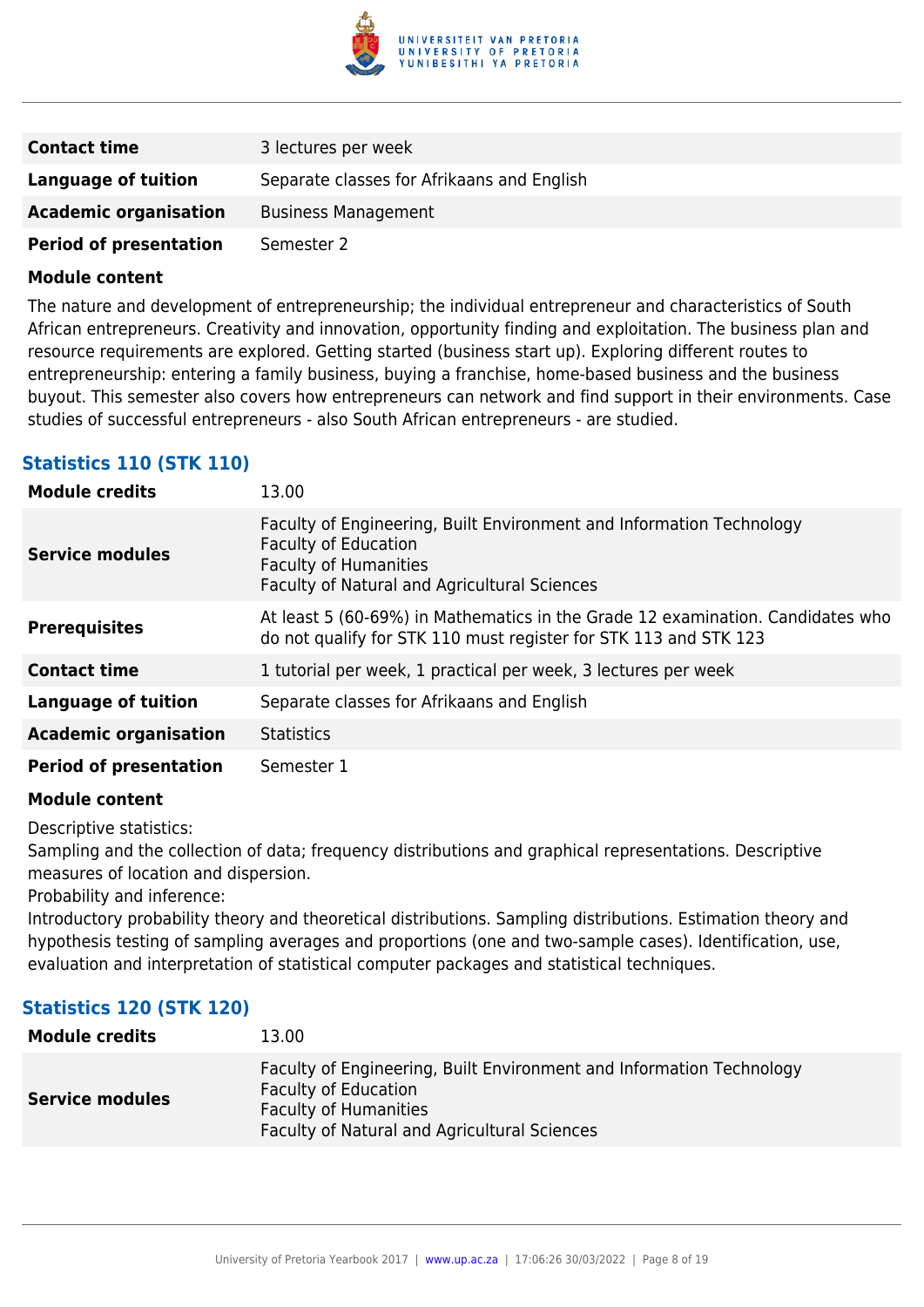

| <b>Prerequisites</b>          | STK 110 GS or both STK 113 GS and STK 123 GS or both WST 133 and WST 143 or<br>STK 133 and STK 143 |
|-------------------------------|----------------------------------------------------------------------------------------------------|
| <b>Contact time</b>           | 1 practical per week, 1 tutorial per week, 3 lectures per week                                     |
| Language of tuition           | Separate classes for Afrikaans and English                                                         |
| <b>Academic organisation</b>  | <b>Statistics</b>                                                                                  |
| <b>Period of presentation</b> | Semester 2                                                                                         |

Multivariate statistics:

Analysis of variance, categorical data analysis, distribution-free methods, curve fitting, regression and correlation, the analysis of time series and indices.

Statistical and economic applications of quantitative techniques:

Systems of linear equations: drafting, matrices, solving and application. Optimisation; linear functions (two and more independent variables), non-linear functions (one and two independent variables). Marginal and total functions. Stochastic and deterministic variables in statistical and economic context: producers' and consumers' surplus, distribution functions, probability distributions, probability density functions. Identification, use, evaluation, interpretation of statistical computer packages and statistical techniques. This module is also presented as an anti-semester bilingual module.

#### **Financial accounting 122 (FRK 122)**

| <b>Module credits</b>         | 12.00                                                                                                                                         |
|-------------------------------|-----------------------------------------------------------------------------------------------------------------------------------------------|
| <b>Service modules</b>        | Faculty of Engineering, Built Environment and Information Technology<br>Faculty of Law<br><b>Faculty of Natural and Agricultural Sciences</b> |
| <b>Prerequisites</b>          | FRK 111 GS or FRK 133, FRK 143                                                                                                                |
| <b>Contact time</b>           | 4 lectures per week                                                                                                                           |
| <b>Language of tuition</b>    | Separate classes for Afrikaans and English                                                                                                    |
| <b>Academic organisation</b>  | Accounting                                                                                                                                    |
| <b>Period of presentation</b> | Semester 2                                                                                                                                    |

#### **Module content**

Budgeting, payroll accounting, taxation – income tax and an introduction to other types of taxes, credit and the new Credit Act, insurance, accounting for inventories (focus on inventory and the accounting entries, not calculations), interpretation of financial statements.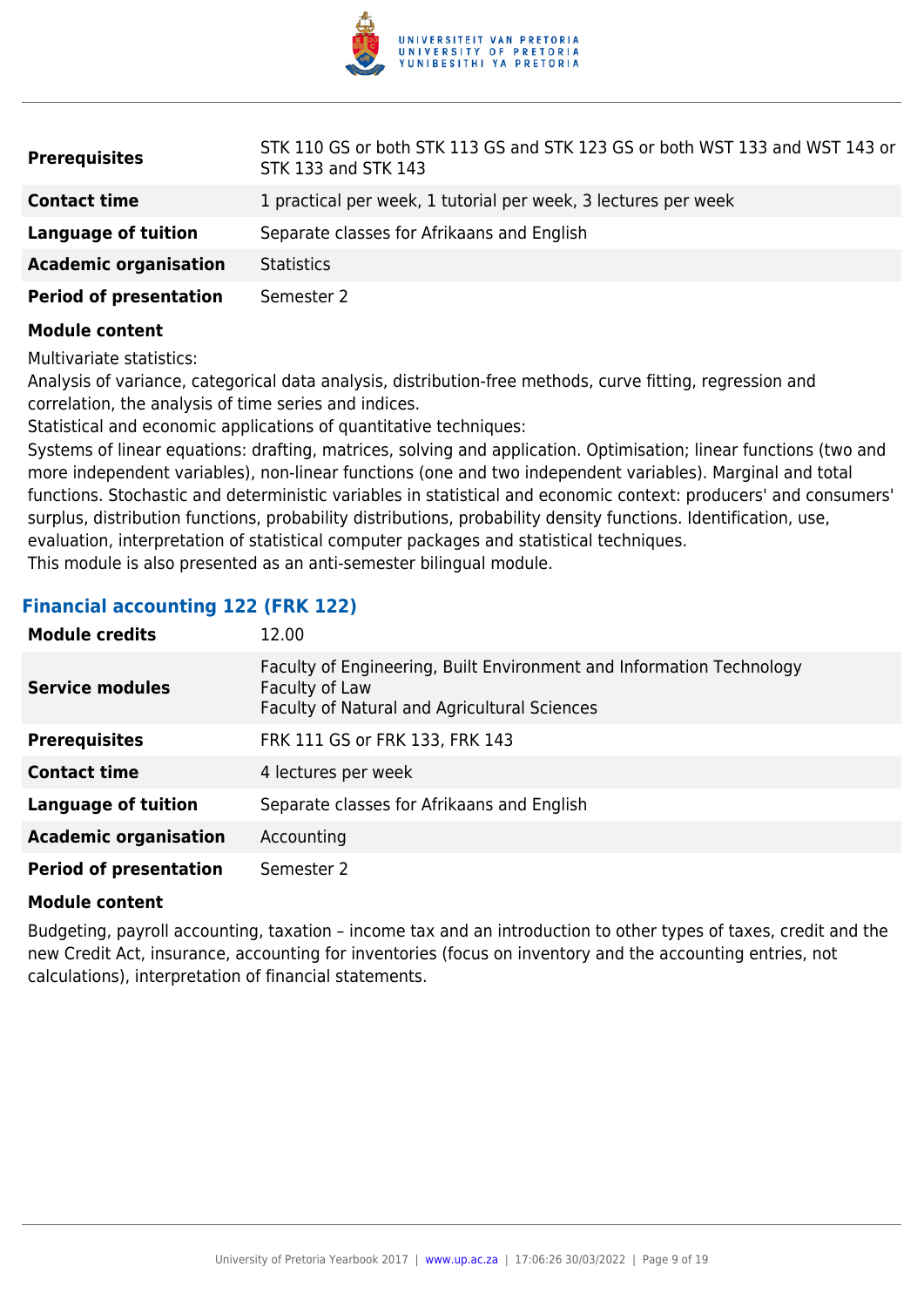

## Curriculum: Year 2

**Minimum credits: 175**

## **Fundamental modules**

## **Introduction to moral and political philosophy 251 (FIL 251)**

| <b>Module credits</b>         | 10.00                                                                                                               |
|-------------------------------|---------------------------------------------------------------------------------------------------------------------|
| <b>Service modules</b>        | Faculty of Engineering, Built Environment and Information Technology<br>Faculty of Economic and Management Sciences |
| <b>Prerequisites</b>          | No prerequisites.                                                                                                   |
| <b>Contact time</b>           | 2 lectures per week                                                                                                 |
| <b>Language of tuition</b>    | Afrikaans and English is used in one class                                                                          |
| <b>Academic organisation</b>  | Philosophy                                                                                                          |
| <b>Period of presentation</b> | Quarter 2, 3 and 4                                                                                                  |

#### **Module content**

In this module students are equipped with an understanding of the moral issues influencing human agency in economic and political contexts. In particular philosophy equips students with analytical reasoning skills necessary to understand and solve complex moral problems related to economic and political decision making. We demonstrate to students how the biggest questions concerning the socio-economic aspects of our lives can be broken down and illuminated through reasoned debate. Examples of themes which may be covered in the module include justice and the common good, a moral consideration of the nature and role of economic markets on society, issues concerning justice and equality, and dilemmas of loyalty. The works of philosophers covered may for instance include that of Aristotle, Locke, Bentham, Mill, Kant, Rawls, Friedman, Nozick, Bernstein, Dworkin, Sandel, Walzer, and MacIntyre.

## **Core modules**

#### **Business law 210 (BER 210)**

| <b>Module credits</b>         | 16.00                                                                                                                                                                      |
|-------------------------------|----------------------------------------------------------------------------------------------------------------------------------------------------------------------------|
| <b>Service modules</b>        | Faculty of Engineering, Built Environment and Information Technology<br><b>Faculty of Economic and Management Sciences</b><br>Faculty of Natural and Agricultural Sciences |
| <b>Prerequisites</b>          | No prerequisites.                                                                                                                                                          |
| <b>Contact time</b>           | 2 lectures per week, 1 discussion class per week                                                                                                                           |
| <b>Language of tuition</b>    | Separate classes for Afrikaans and English                                                                                                                                 |
| <b>Academic organisation</b>  | Mercantile Law                                                                                                                                                             |
| <b>Period of presentation</b> | Semester 1                                                                                                                                                                 |
| <b>Module content</b>         |                                                                                                                                                                            |

Basic principles of law of contract. Law of sales, credit agreements, lease.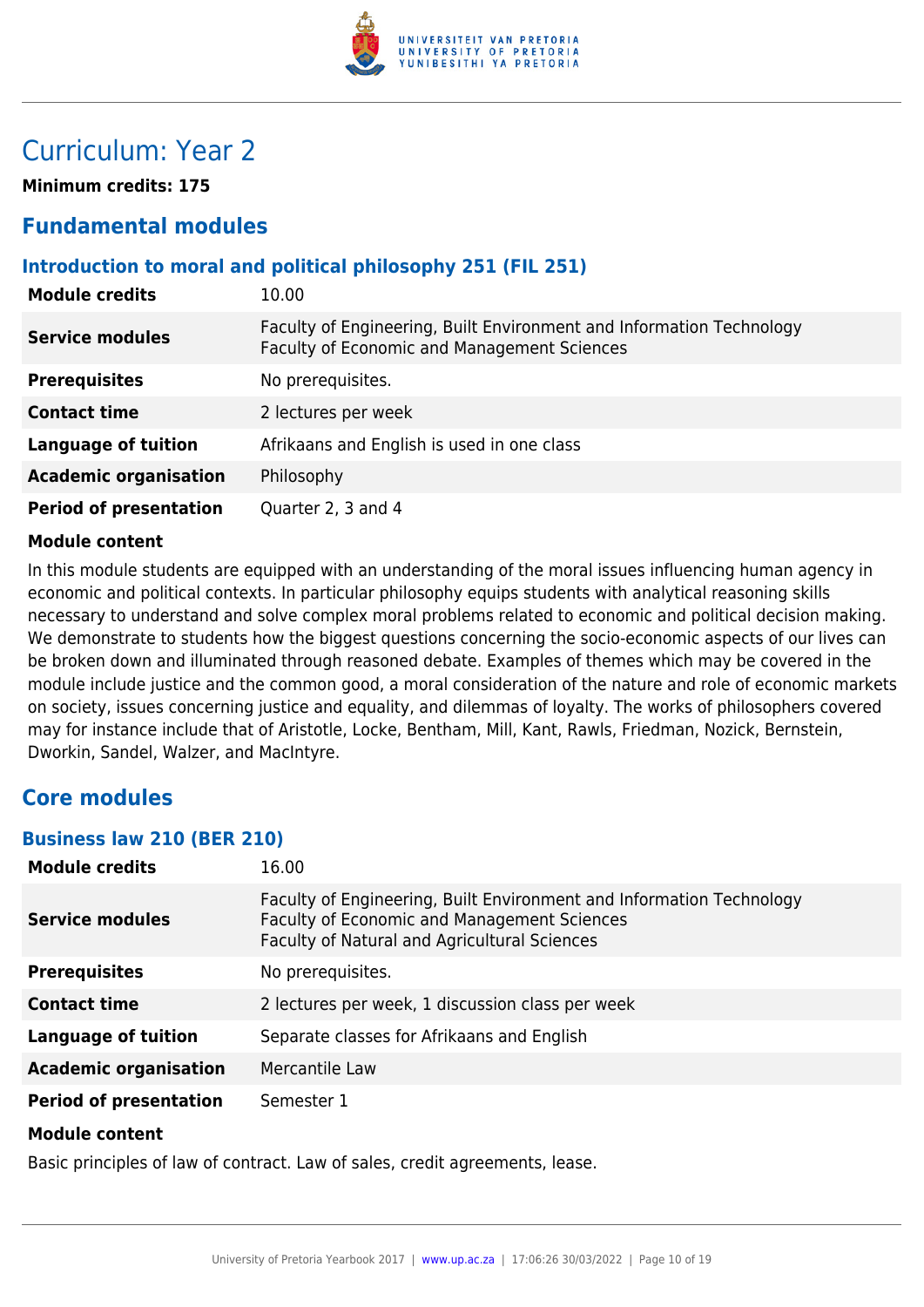

#### **Business law 220 (BER 220)**

| <b>Module credits</b>         | 16.00                                                                                                                                                               |
|-------------------------------|---------------------------------------------------------------------------------------------------------------------------------------------------------------------|
| <b>Service modules</b>        | Faculty of Engineering, Built Environment and Information Technology<br>Faculty of Economic and Management Sciences<br>Faculty of Natural and Agricultural Sciences |
| <b>Prerequisites</b>          | Examination entrance for BER 210                                                                                                                                    |
| <b>Contact time</b>           | 2 lectures per week, 1 discussion class per week                                                                                                                    |
| <b>Language of tuition</b>    | Separate classes for Afrikaans and English                                                                                                                          |
| <b>Academic organisation</b>  | Mercantile Law                                                                                                                                                      |
| <b>Period of presentation</b> | Semester 2                                                                                                                                                          |
|                               |                                                                                                                                                                     |

#### **Module content**

Labour law. Aspects of security law. Law of insolvency. Entrepreneurial law; company law, law concerning close corporations. Law of partnerships.

| Economics 214 (EKN 214) |  |  |
|-------------------------|--|--|
|                         |  |  |

| <b>Module credits</b>         | 16.00                                                                                                                                                                        |
|-------------------------------|------------------------------------------------------------------------------------------------------------------------------------------------------------------------------|
| Service modules               | Faculty of Engineering, Built Environment and Information Technology<br>Faculty of Education<br><b>Faculty of Humanities</b><br>Faculty of Natural and Agricultural Sciences |
| <b>Prerequisites</b>          | EKN 110 GS and EKN 120 or EKN 113 GS and EKN 123 and STK 110 GS and STK<br>120 GS                                                                                            |
| <b>Contact time</b>           | 3 lectures per week                                                                                                                                                          |
| <b>Language of tuition</b>    | Separate classes for Afrikaans and English                                                                                                                                   |
| <b>Academic organisation</b>  | <b>Economics</b>                                                                                                                                                             |
| <b>Period of presentation</b> | Semester 1                                                                                                                                                                   |

#### **Module content**

Macroeconomics

From Wall and Bay Street to Diagonal Street: a thorough understanding of the mechanisms and theories explaining the workings of the economy is essential. Macroeconomic insight is provided on the real market, the money market, two market equilibrium, monetarism, growth theory, cyclical analysis, inflation, Keynesian general equilibrium analysis and fiscal and monetary policy issues.

#### **Introduction to agricultural economics 210 (LEK 210)**

| <b>Module credits</b>  | 12.00                                       |
|------------------------|---------------------------------------------|
| <b>Service modules</b> | Faculty of Economic and Management Sciences |
| <b>Prerequisites</b>   | No prerequisites.                           |
| <b>Contact time</b>    | 3 lectures per week                         |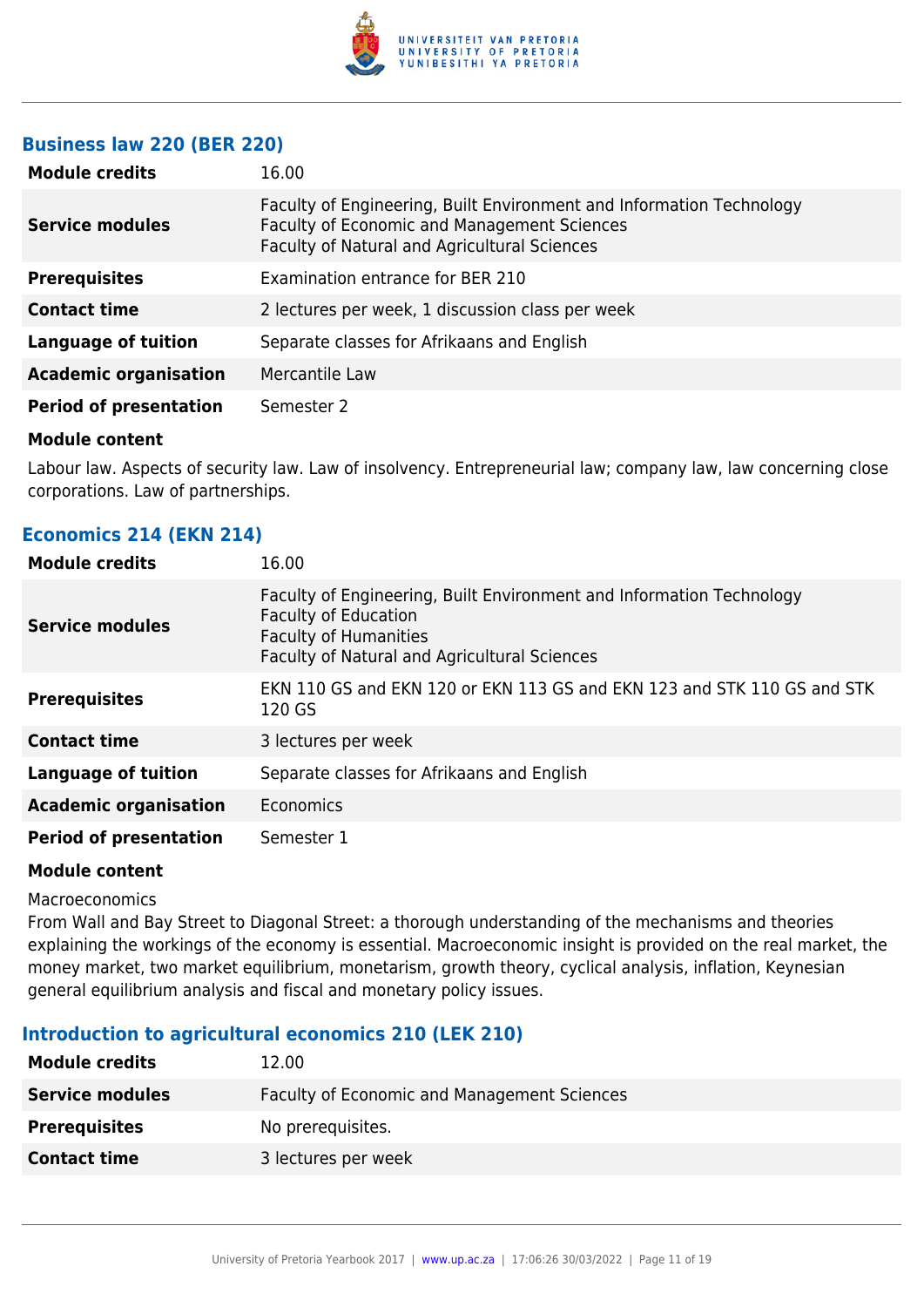

| Language of tuition           | Afrikaans and English is used in one class |
|-------------------------------|--------------------------------------------|
| <b>Academic organisation</b>  | Agric Econ, Ext + Rural Dev                |
| <b>Period of presentation</b> | Semester 1                                 |

Introduction to financial management in agriculture: Farm management and agricultural finance, farm management information; analysis and interpretation of farm financial statements; risk and farm planning. Budgets: partial, break-even, enterprise, total, cash flow and capital budgets. Time value of money. Introduction to production and resource use: the agricultural production function, total physical product curve, marginal physical product curve, average physical product curve, stages of production. Assessing short-term business costs; Economics of short-term decisions. Economics of input substitution: Least-cost use of inputs for a given output, short-term least-cost input use, effects of input price changes. Least-cost input use for a given budget. Economics of product substitution. Product combinations for maximum profit. Economics of crop and animal production.

## **Agricultural economics 220 (LEK 220)**

| <b>Module credits</b>         | 12.00                                       |
|-------------------------------|---------------------------------------------|
| <b>Service modules</b>        | Faculty of Economic and Management Sciences |
| <b>Prerequisites</b>          | [LEK 210 ] or [EKN 113 and/or EKN 120]      |
| <b>Contact time</b>           | 3 lectures per week                         |
| <b>Language of tuition</b>    | Afrikaans and English is used in one class  |
| <b>Academic organisation</b>  | Agric Econ, Ext + Rural Dev                 |
| <b>Period of presentation</b> | Semester 2                                  |

#### **Module content**

The agribusiness system; the unique characteristics of agricultural products; marketing functions and costs; market structure; historical evolution of agricultural marketing in South Africa. Marketing environment and price analysis in agriculture: Introduction to supply and demand analysis.

Marketing plan and strategies for agricultural commodities; market analysis; product management; distribution channels for agricultural commodities, the agricultural supply chain, the agricultural futures market.

#### **Business management 210 (OBS 210)**

| <b>Module credits</b>         | 16.00                                                                                                                                               |
|-------------------------------|-----------------------------------------------------------------------------------------------------------------------------------------------------|
| <b>Service modules</b>        | Faculty of Engineering, Built Environment and Information Technology<br><b>Faculty of Education</b><br>Faculty of Natural and Agricultural Sciences |
| <b>Prerequisites</b>          | OBS 114 or 124 with admission to the examination in the other                                                                                       |
| <b>Contact time</b>           | 3 lectures per week                                                                                                                                 |
| <b>Language of tuition</b>    | Separate classes for Afrikaans and English                                                                                                          |
| <b>Academic organisation</b>  | <b>Business Management</b>                                                                                                                          |
| <b>Period of presentation</b> | Semester 1                                                                                                                                          |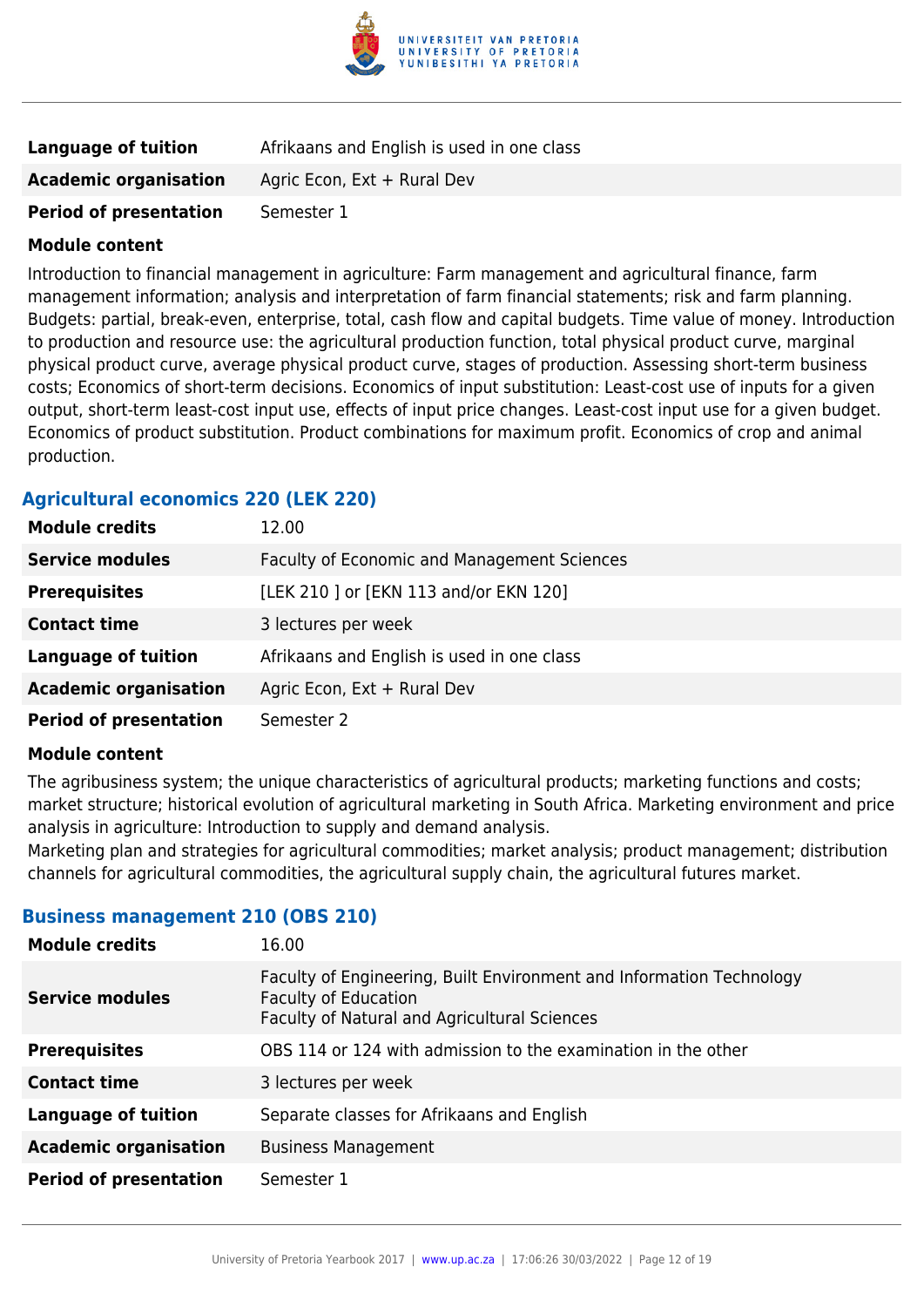

#### Logistics management

The role of logistics in an enterprise; definition and scope of customer service; electronic and other logistics information systems; inventory management; materials management with special reference to Japanese systems; management of the supply chain. Methods of transport and transport costs; types and costs of warehousing; electronic aids in materials handling; cost and price determination of purchases; organising for logistics management; methods for improving logistics performance.

#### **Business management 220 (OBS 220)**

| <b>Module credits</b>         | 16.00                                                                                                                                               |
|-------------------------------|-----------------------------------------------------------------------------------------------------------------------------------------------------|
| <b>Service modules</b>        | Faculty of Engineering, Built Environment and Information Technology<br><b>Faculty of Education</b><br>Faculty of Natural and Agricultural Sciences |
| <b>Prerequisites</b>          | OBS 114 or 124 with admission to the examination in the other                                                                                       |
| <b>Contact time</b>           | 3 lectures per week                                                                                                                                 |
| <b>Language of tuition</b>    | Separate classes for Afrikaans and English                                                                                                          |
| <b>Academic organisation</b>  | <b>Business Management</b>                                                                                                                          |
| <b>Period of presentation</b> | Semester 2                                                                                                                                          |

#### **Module content**

Project management: Introduction

Project management concepts; needs identification; the project, the project manager and the project team; types of project organisations; project communication and documentation.

Planning and control: planning, scheduling and schedule control of projects; resource considerations and allocations; cost planning and performance evaluation.

## **Statistics 210 (STK 210)**

| <b>Module credits</b>         | 20.00                                                                                                                                                |
|-------------------------------|------------------------------------------------------------------------------------------------------------------------------------------------------|
| <b>Service modules</b>        | Faculty of Engineering, Built Environment and Information Technology<br><b>Faculty of Humanities</b><br>Faculty of Natural and Agricultural Sciences |
| <b>Prerequisites</b>          | STK 110, STK 120                                                                                                                                     |
| <b>Contact time</b>           | 3 lectures per week, 1 practical per week                                                                                                            |
| <b>Language of tuition</b>    | Module is presented in English                                                                                                                       |
| <b>Academic organisation</b>  | <b>Statistics</b>                                                                                                                                    |
| <b>Period of presentation</b> | Semester 1                                                                                                                                           |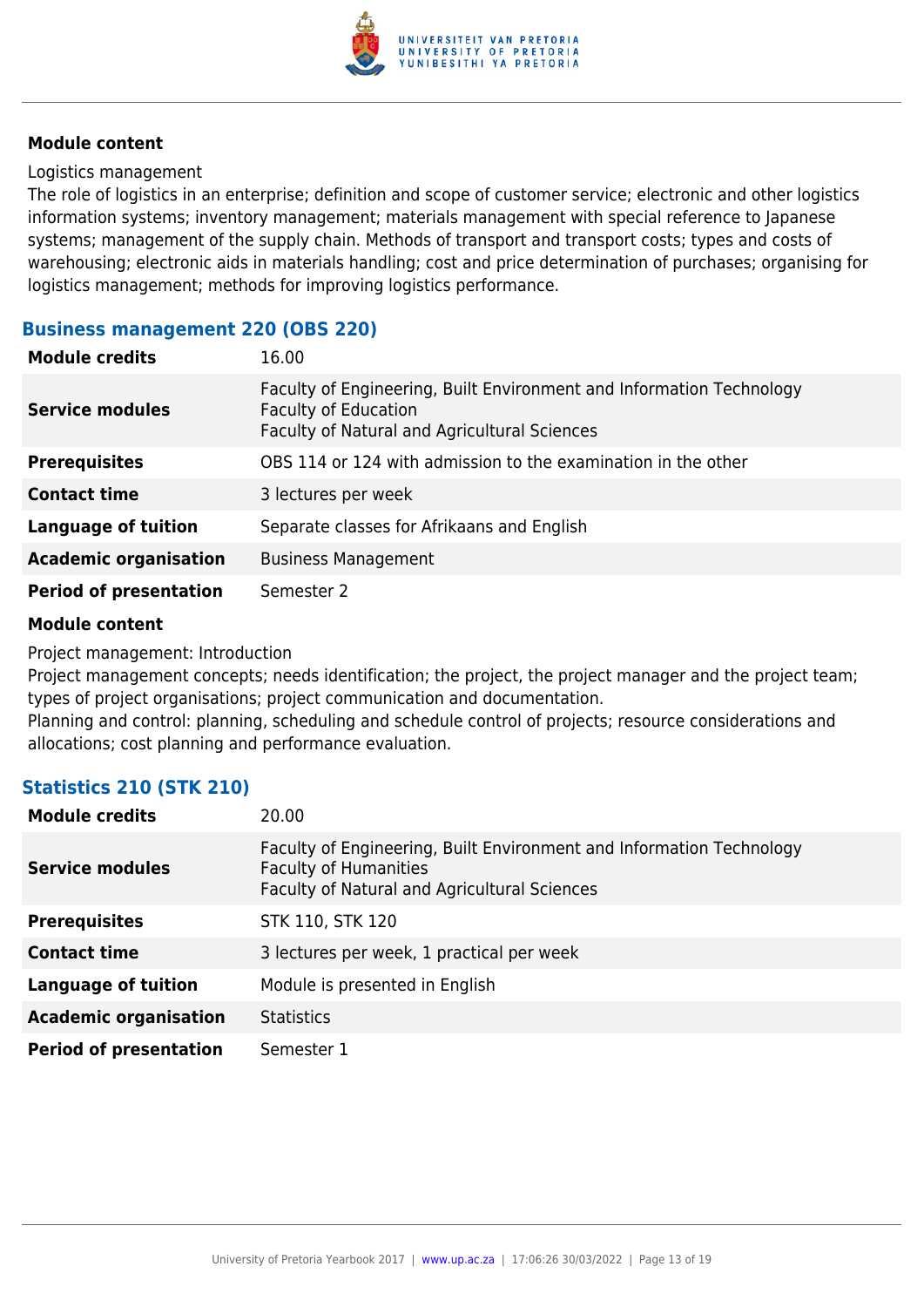

Counting techniques. Probability theory: Sample spaces, events, rules of probability, conditional probabilities, independent events and Bayes' theorem. Probability distributions and probability densities: cumulative distribution functions, marginal distributions, joint distributions, conditional distributions and independence. Expected values: Moments, Chebyshev's theorem, moment-generating functions, product moments, moments of linear combinations of random variables and conditional expectations. Transformation techniques of random variables. Identification, use, evaluation and interpretation of statistical computer packages and statistical techniques.

## **Statistics 220 (STK 220)**

| <b>Module credits</b>         | 20.00                                                                                                                                                |
|-------------------------------|------------------------------------------------------------------------------------------------------------------------------------------------------|
| <b>Service modules</b>        | Faculty of Engineering, Built Environment and Information Technology<br><b>Faculty of Humanities</b><br>Faculty of Natural and Agricultural Sciences |
| <b>Prerequisites</b>          | <b>STK 210 GS</b>                                                                                                                                    |
| <b>Contact time</b>           | 3 lectures per week, 1 practical per week                                                                                                            |
| <b>Language of tuition</b>    | Module is presented in English                                                                                                                       |
| <b>Academic organisation</b>  | <b>Statistics</b>                                                                                                                                    |
| <b>Period of presentation</b> | Semester 2                                                                                                                                           |

#### **Module content**

Special probability distributions: the discrete uniform distribution, Bernoulli distribution, binomial distribution, negative binomial and geometric distribution, the hypergeometric distribution, Poisson distribution and multinomial distribution. Special probability densities: Uniform distribution, gamma, exponential and chi-square distributions, the beta distribution, the normal distribution and the bivariate normal distribution. Functions of random variables. Sampling distributions, point estimation, interval estimation and hypothesis testing. Regression Analysis. Identification, use, evaluation and interpretation of statistical computer packages and statistical techniques.

#### **Economics 234 (EKN 234)**

| <b>Module credits</b>         | 16.00                                                                                                                                                                               |
|-------------------------------|-------------------------------------------------------------------------------------------------------------------------------------------------------------------------------------|
| Service modules               | Faculty of Engineering, Built Environment and Information Technology<br><b>Faculty of Education</b><br><b>Faculty of Humanities</b><br>Faculty of Natural and Agricultural Sciences |
| <b>Prerequisites</b>          | EKN 214, STK 120                                                                                                                                                                    |
| <b>Contact time</b>           | 3 lectures per week                                                                                                                                                                 |
| Language of tuition           | Module is presented in English                                                                                                                                                      |
| <b>Academic organisation</b>  | Economics                                                                                                                                                                           |
| <b>Period of presentation</b> | Semester 2                                                                                                                                                                          |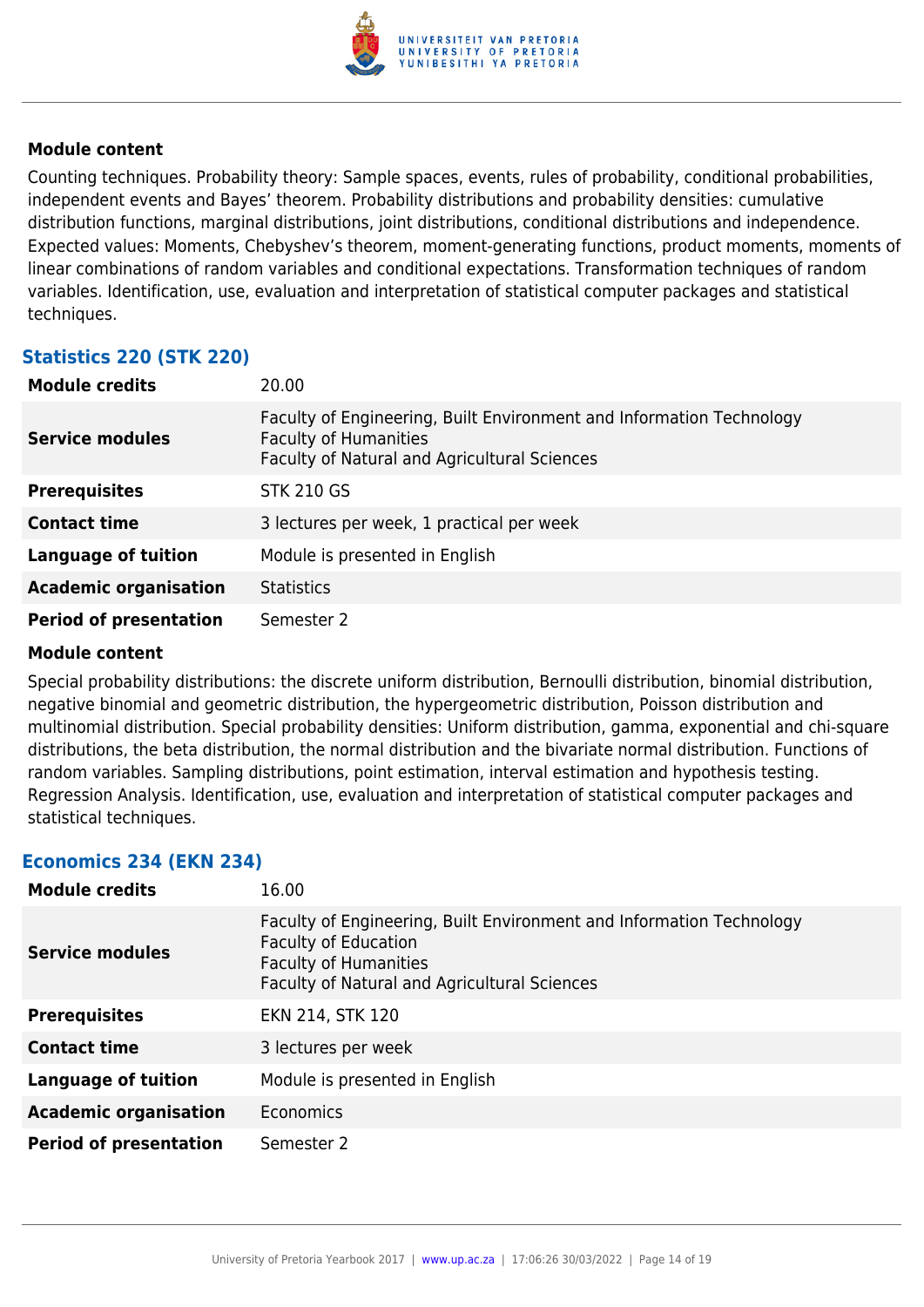

#### Macroeconomics

Application of the principles learned in EKN 214 on the world we live in. We look at international markets and dynamic macroeconomic models, and familiarise the students with the current macroeconomic policy debates. We also take a look at the latest macroeconomic research in the world. The course includes topics of the mathematical and econometric analysis of macroeconomic issues.

#### **Communication management 282 (KOB 282)**

| <b>Module credits</b>         | 5.00                           |
|-------------------------------|--------------------------------|
| <b>Contact time</b>           | 3 lectures per week            |
| <b>Language of tuition</b>    | Module is presented in English |
| <b>Academic organisation</b>  | Div Communication Management   |
| <b>Period of presentation</b> | Quarter 1                      |

#### **Module content**

\*Module content will be adapted in accordance with the appropriate degree programme. Only one of KOB 281– 284 may be taken as a module where necessary for a programme.

Applied business communication skills

Acquiring basic business communication skills will enhance the capabilities of employees, managers and leaders in the business environment. An overview of applied skills on the intrapersonal, dyadic, interpersonal, group (team), organisational, public and mass communication contexts is provided. The practical part of the module (for example, the writing of business reports and presentation skills) concentrates on the performance dimensions of these skills as applied to particular professions.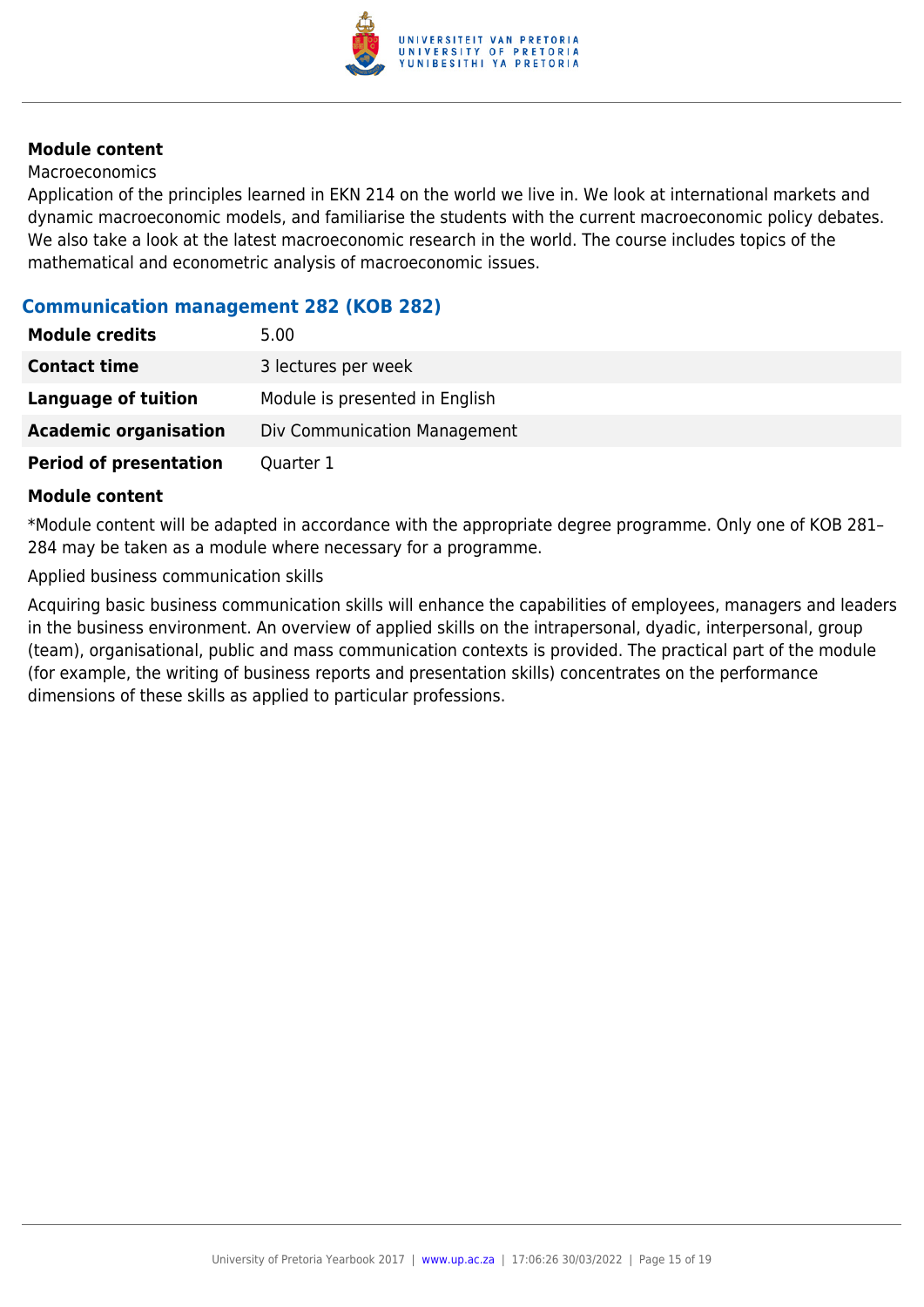

## Curriculum: Final year

**Minimum credits: 127**

## **Core modules**

## **Economics 310 (EKN 310)**

| <b>Module credits</b>         | 20.00                                                                                                                                                                               |
|-------------------------------|-------------------------------------------------------------------------------------------------------------------------------------------------------------------------------------|
| <b>Service modules</b>        | Faculty of Engineering, Built Environment and Information Technology<br><b>Faculty of Education</b><br><b>Faculty of Humanities</b><br>Faculty of Natural and Agricultural Sciences |
| <b>Prerequisites</b>          | EKN 214, EKN 234 or EKN 224, EKN 244                                                                                                                                                |
| <b>Contact time</b>           | 2 lectures per week, 1 discussion class per week                                                                                                                                    |
| <b>Language of tuition</b>    | Afrikaans and English is used in one class                                                                                                                                          |
| <b>Academic organisation</b>  | Economics                                                                                                                                                                           |
| <b>Period of presentation</b> | Semester 1                                                                                                                                                                          |

#### **Module content**

Public finance

Role of government in the economy. Welfare economics and theory of optimality. Ways of correcting market failures. Government expenditure theories, models and programmes. Government revenue. Models on taxation, effects of taxation on the economy. Assessment of taxation from an optimality and efficiency point of view. South African perspective on public finance.

## **Economics 320 (EKN 320)**

| <b>Module credits</b>         | 20.00                                                                                                                                                                               |
|-------------------------------|-------------------------------------------------------------------------------------------------------------------------------------------------------------------------------------|
| <b>Service modules</b>        | Faculty of Engineering, Built Environment and Information Technology<br><b>Faculty of Education</b><br><b>Faculty of Humanities</b><br>Faculty of Natural and Agricultural Sciences |
| <b>Prerequisites</b>          | <b>EKN 310 GS</b>                                                                                                                                                                   |
| <b>Contact time</b>           | 1 discussion class per week, 2 lectures per week                                                                                                                                    |
| <b>Language of tuition</b>    | Afrikaans and English is used in one class                                                                                                                                          |
| <b>Academic organisation</b>  | Economics                                                                                                                                                                           |
| <b>Period of presentation</b> | Semester 2                                                                                                                                                                          |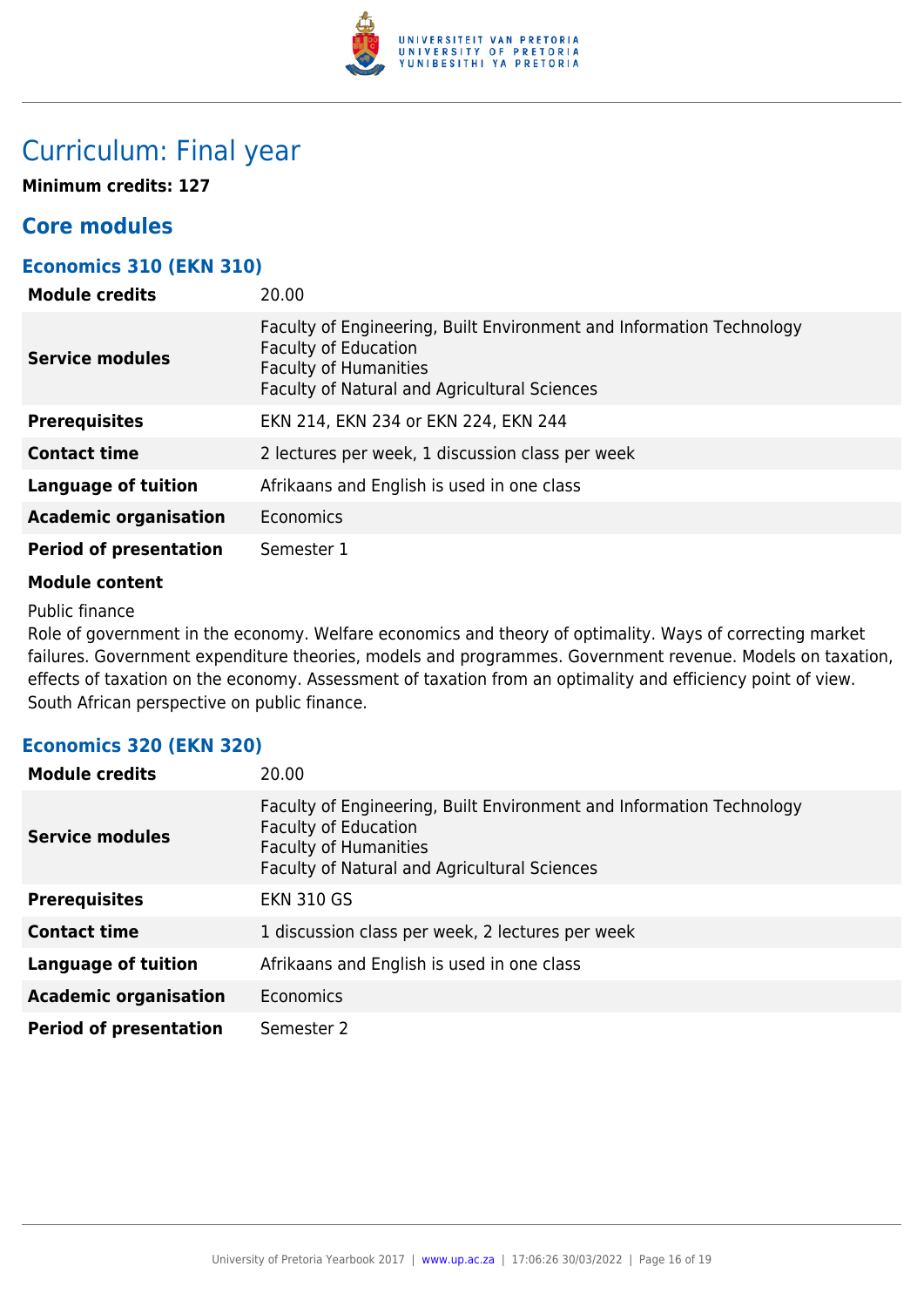

#### Economic analyses

Identification, collection and interpretation process of relevant economic data; the national accounts (i.e. income and production accounts, the national financial account, the balance of payments and input-output tables); economic growth; inflation; employment, unemployment, wages, productivity and income distribution; business cycles; financial indicators; fiscal indicators; social indicators; international comparisons; relationships between economic time series - regression analysis; long-term future studies and scenario analysis; overall assessment of the South African economy from 1994 onwards.

## **Agricultural economics 310 (LEK 310)**

| <b>Module credits</b>         | 12.00                                              |
|-------------------------------|----------------------------------------------------|
| <b>Service modules</b>        | <b>Faculty of Economic and Management Sciences</b> |
| <b>Prerequisites</b>          | [LEK 210 or EKN 110] and [EKN 120]                 |
| <b>Contact time</b>           | 3 lectures per week                                |
| <b>Language of tuition</b>    | Afrikaans and English is used in one class         |
| <b>Academic organisation</b>  | Agric Econ, Ext + Rural Dev                        |
| <b>Period of presentation</b> | Semester 1                                         |

#### **Module content**

Historical evolution of South African agricultural policy. Agriculture and the state: reasons for government intervention. Theoretical aspects of agricultural policy. Introduction to agricultural policy analysis. Welfare principles, pareto optimality. Macroeconomic policy and the agricultural sector. International agricultural trade.

## **Agricultural economics 320 (LEK 320)**

| <b>Module credits</b>         | 18.00                                              |
|-------------------------------|----------------------------------------------------|
| <b>Service modules</b>        | <b>Faculty of Economic and Management Sciences</b> |
| <b>Prerequisites</b>          | LEK 220, LEK 210                                   |
| <b>Contact time</b>           | 3 lectures per week, 2 practicals per week         |
| <b>Language of tuition</b>    | Afrikaans and English is used in one class         |
| <b>Academic organisation</b>  | Agric Econ, Ext + Rural Dev                        |
| <b>Period of presentation</b> | Semester 2                                         |

#### **Module content**

The modern food and agribusiness system. Key drivers in the global context. Whole farm planning and budget development The financial analysis of farm financial, financial modelling, the financing decision: capital acquisition, creditworthiness, different capital sources, capital structures. The investment decision and working capital management. Value chains in agribusiness. Risk management. Strategic management and marketing principles in agribusiness. Operational management and human resources management. Business planning for agribusiness.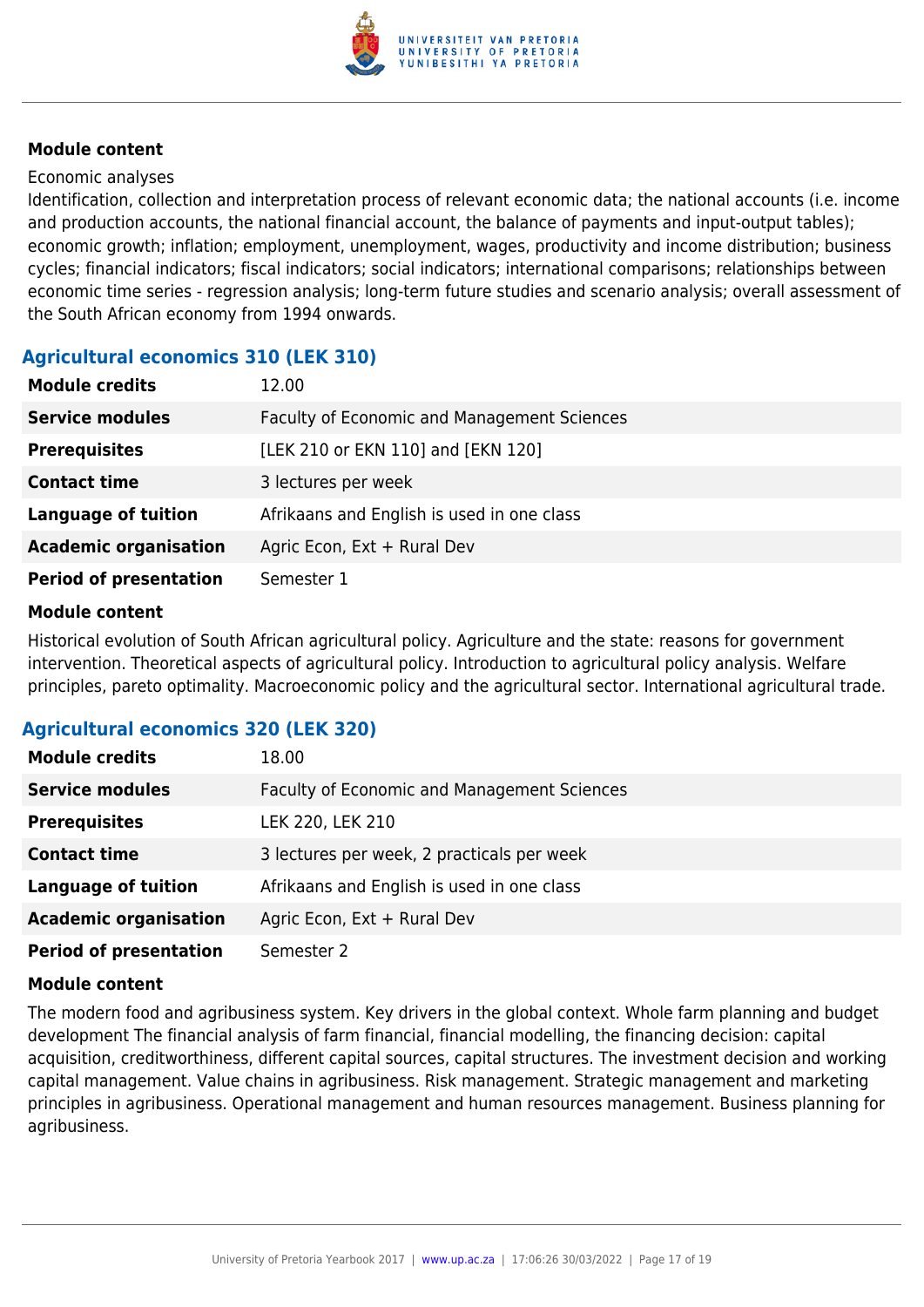

## **Agricultural market and price analysis 410 (LEK 410)**

| <b>Module credits</b>         | 24.00                                       |
|-------------------------------|---------------------------------------------|
| <b>Service modules</b>        | Faculty of Economic and Management Sciences |
| <b>Prerequisites</b>          | LEK 220 and LEK 210                         |
| <b>Contact time</b>           | 2 practicals per week, 3 lectures per week  |
| <b>Language of tuition</b>    | Afrikaans and English is used in one class  |
| <b>Academic organisation</b>  | Agric Econ, Ext + Rural Dev                 |
| <b>Period of presentation</b> | Semester 1                                  |

## **Module content**

This module will focus on the fundamentals of demand, supply and agricultural price analysis. After providing an appropriate background in the theoretical concepts of demand and supply these basics will be applied in the generation of econometric simulation models. This will include the identification of supply and demand shifters as well as the elasticities, flexibilities, and impact multipliers. Practical experience in the formulation of these models will be attained from practical sessions. The student will submit a project in which he/she must analyse the demand or supply patterns of a commodity of his/her choice by generating an econometric model. Agricultural price analysis: price determination under different market structures followed by practical sessions on measuring market structures in various ways. This will include the calculation of market concentration. Price trend analysis and measurement of price changes by using indexes, and especially seasonal indexing. All of this will be supported by the relevant practical sessions.

## **Agricultural economics 415 (LEK 415)**

| <b>Module credits</b>         | 18.00                                       |
|-------------------------------|---------------------------------------------|
| <b>Service modules</b>        | Faculty of Economic and Management Sciences |
| <b>Prerequisites</b>          | EKN 110, LEK 220 and WTW 134 or WTW 165     |
| <b>Contact time</b>           | 3 lectures per week, 1 practical per week   |
| <b>Language of tuition</b>    | Separate classes for Afrikaans and English  |
| <b>Academic organisation</b>  | Agric Econ, Ext + Rural Dev                 |
| <b>Period of presentation</b> | Semester 1                                  |

## **Module content**

Derivative instruments in agriculture: To prepare students for taking the SAFEX Agricultural Markets Division brokerage exam. Giving an in-depth knowledge on the importance of hedging. Giving an in-depth knowledge on designing and implementation of low/zero risk hedging strategies. Introduction to the mathematics of portfolio management and mathematical modelling of derivatives. Working knowledge of the mathematical relationships in the management of a hedged portfolio. Working knowledge on the applicable software for managing derivative portfolios. Introduction into the management of option portfolios. To expand the thinking on the uses of derivatives, by also dealing with the hedging of diesel cost, interest rates and weather events.

## **Agricultural economics 421 (LEK 421)**

**Module credits** 24.00